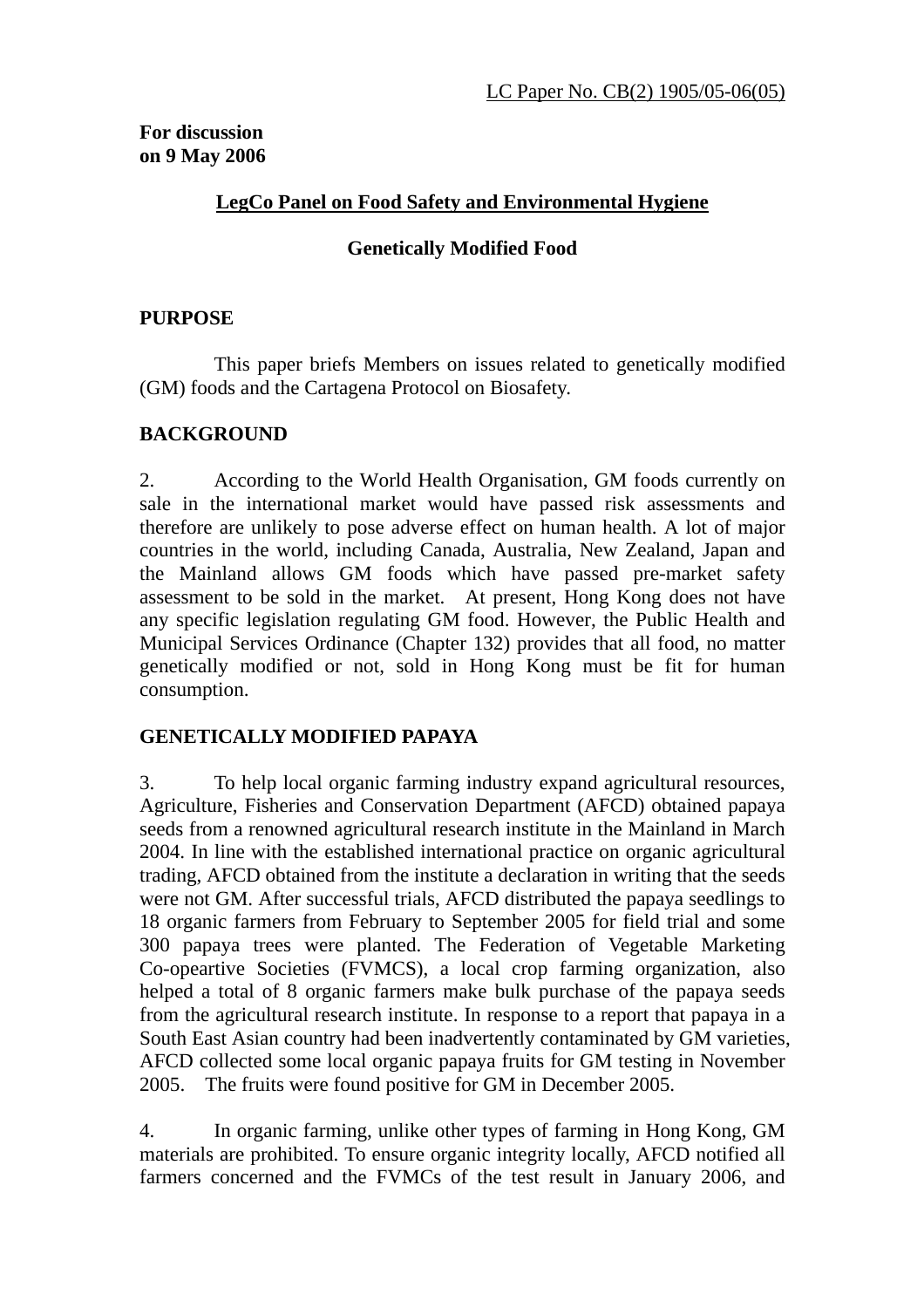required them to eradicate all the papaya trees concerned. AFCD has also stopped importing any kinds of seeds from the research institute immediately.

5. AFCD officers visited the research institute and its papaya production site on 27 March 2006, and discussed the incident with researchers of the institute. The institute reaffirmed that it had not conducted any GM engineering work on papaya. However, AFCD officers discovered the presence of papaya seedlings of unknown sources near the institute's papaya production site, indicating that the seed saving process could be contaminated by the pollen of other papayas, including GM papayas. AFCD collected more papaya seeds from the institute for GM testing and was informed that the seeds were tested positive for GM in April 2006.

6. AFCD will continue to stop importing seeds from the institute, and advise the local organic farming industry of the risk of GM papaya contamination and the preventive measures available. The Department will also carefully assess the risk of GM contamination before introducing new crops and conduct GM tests on high risk crops to prevent similar incidents in future.

# **CARTAGENA PROTOCOL ON BIOSAFETY**

7. The primary objective of the Cartagena Protocol on Biosafety (the Protocol) is to protect individual signatories to the Protocol from potentially adverse impacts arising from the trans-border movement of imported living modified organisms (LMOs) on their biological diversity through the regulation of import and export of LMOs. Environmental Protection Department is responsible for the implementation of the Protocol in Hong Kong. The Protocol does not specifically regulate GM food sold in the market. China has signed and ratified the Protocol and formally became the signatory to the Protocol since September 2005. The Administration have also obtained the approval in principle from the Central Government to extend the application of the Protocol to Hong Kong. Subject to the LegCo's approval of the draft legislation and completion of other preparatory work, the Administration will make a formal request to the Central Government to complete the necessary procedures to extend the Protocol to Hong Kong.

8. Whilst the Protocol has yet to be extended to Hong Kong, the AFCD remains very vigilant about the transfer, handling and use of LMOs in order to ensure the ecological balance of our natural environment and conserve the biological diversity of Hong Kong. In the context of promoting organic farming in Hong Kong, AFCD, when introducing seedlings for experimental planting, would strive to ensure that the seedlings do not contain any genetically modified materials by requiring written certification from suppliers and conducting sampling tests, etc. Upon discovery that the papaya concerned might contain genetically modified materials, the department has